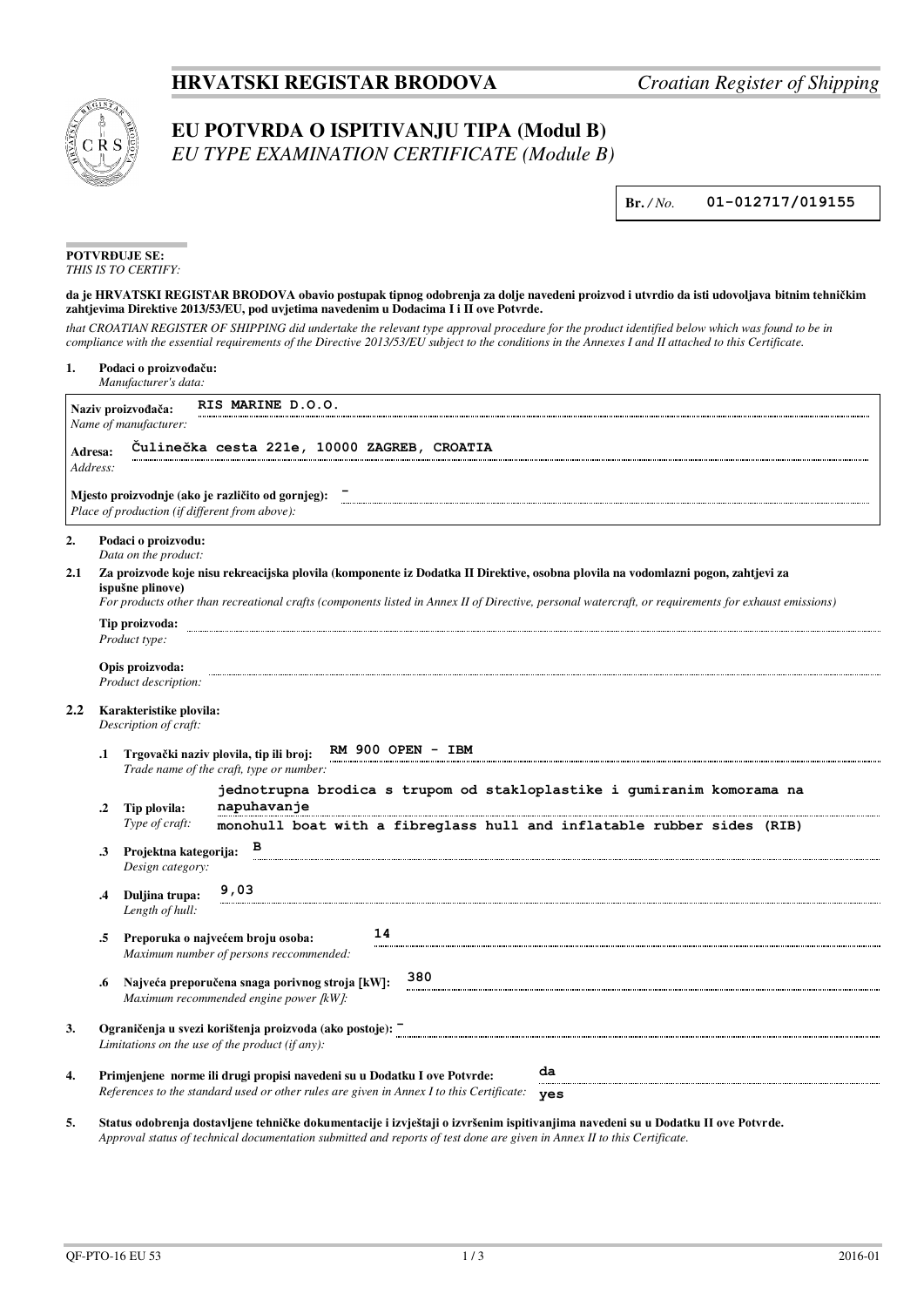## **Napomene:**

*Notes:*

- **Ova potvrda vrijedi pod uvjetom da je udovoljeno uvjetima navedenim u Potvrdi i dodacima ovoj Potvrdi.**  *This Certificate remains valid provided the conditions in the Certificate and attached Annexes are complied with.*
- **Ova potvrda prestaje vrijediti u slučaju izmjene projekta proizvoda ili načina proizvodnje u odnosu na odobreni prototip. Proizvođač mora izvijestiti Hrvatski registar brodova o svakoj izmjeni na proizvodu ili proizvodnom procesu sa svrhom da dobije valjanu Potvrdu.** *This Certificate ceases to be valid for product, the design or manufacture of which has been varied or modified from the type tested. The manufacturer has to notify the Croatian Register of Shipping of any modifications or changes to the product or of product manufacture in order to obtain a valid Certificate.*

**Izdano od Hrvatskog registra brodova, prijavljeno tijelo broj 2489**  *Issued by Croatian Register of Shipping, notified body number 2489*

**Mjesto i datum: Split, 2018-04-30 M.P.**<br>*Place and date: Seal* 

*Place and date:**Seal* **Potpis** - *Signature* 

**Marinko Popović, dipl.ing.**